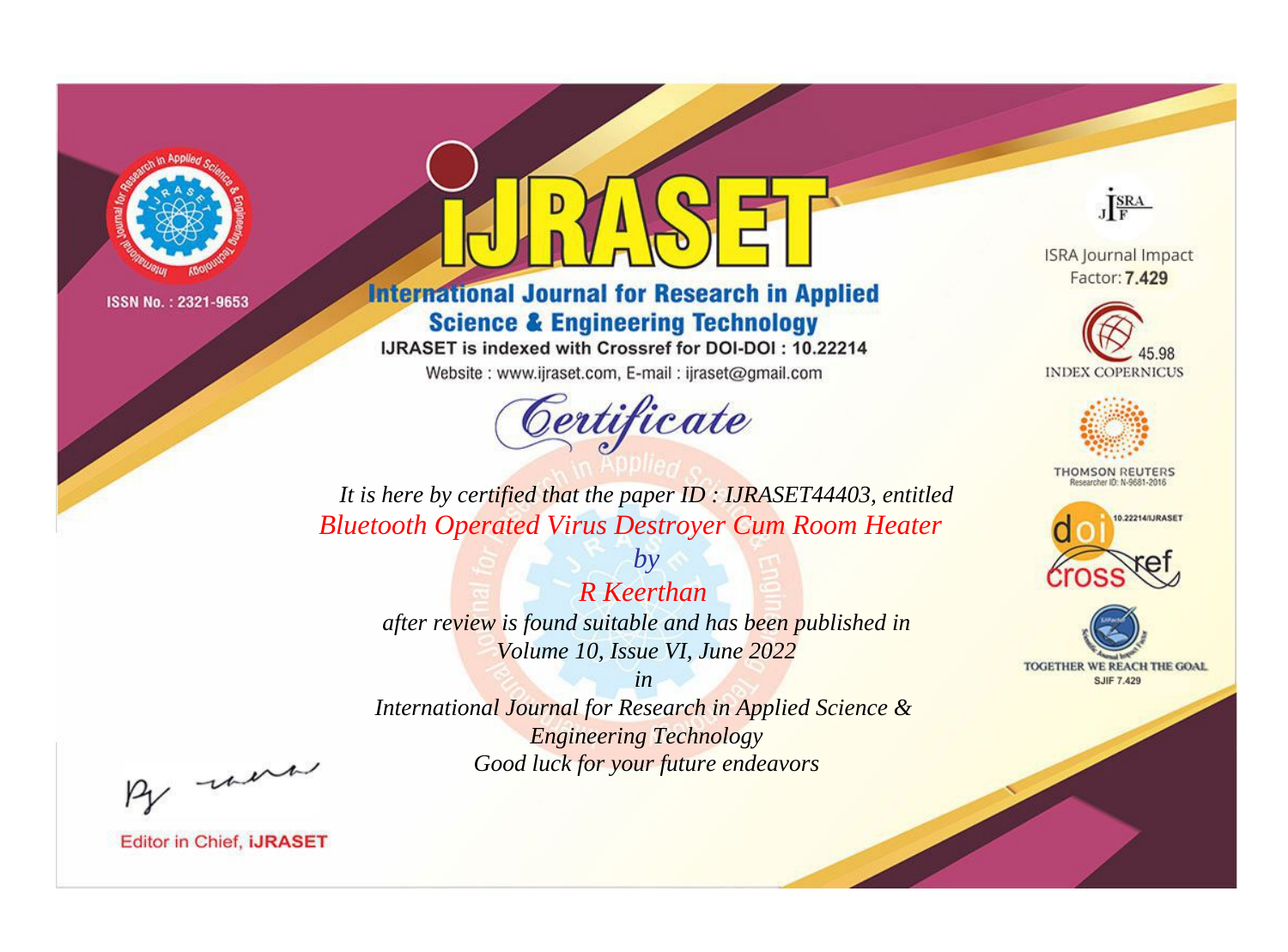

# **International Journal for Research in Applied Science & Engineering Technology**

IJRASET is indexed with Crossref for DOI-DOI: 10.22214

Website: www.ijraset.com, E-mail: ijraset@gmail.com



JERA

**ISRA Journal Impact** Factor: 7.429





**THOMSON REUTERS** 



TOGETHER WE REACH THE GOAL **SJIF 7.429** 

*It is here by certified that the paper ID : IJRASET44403, entitled Bluetooth Operated Virus Destroyer Cum Room Heater*

*P Neeraj after review is found suitable and has been published in Volume 10, Issue VI, June 2022*

*by*

*in* 

*International Journal for Research in Applied Science & Engineering Technology Good luck for your future endeavors*

By morn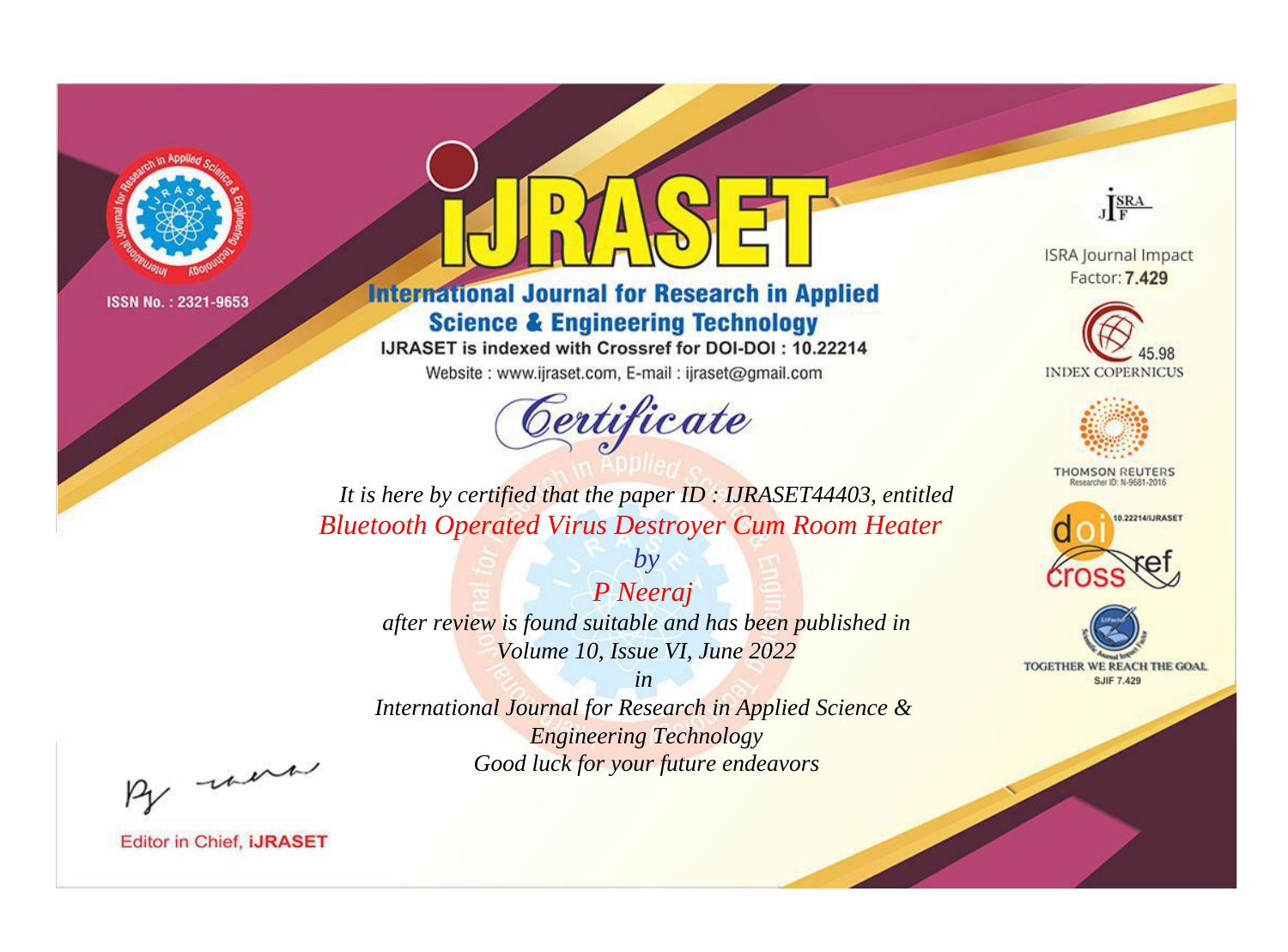

# **International Journal for Research in Applied Science & Engineering Technology**

IJRASET is indexed with Crossref for DOI-DOI: 10.22214

Website: www.ijraset.com, E-mail: ijraset@gmail.com



JERA

**ISRA Journal Impact** Factor: 7.429





**THOMSON REUTERS** 



TOGETHER WE REACH THE GOAL **SJIF 7.429** 

*It is here by certified that the paper ID : IJRASET44403, entitled Bluetooth Operated Virus Destroyer Cum Room Heater*

*A. Sai Kiran after review is found suitable and has been published in Volume 10, Issue VI, June 2022*

*by*

*in* 

*International Journal for Research in Applied Science & Engineering Technology Good luck for your future endeavors*

By morn